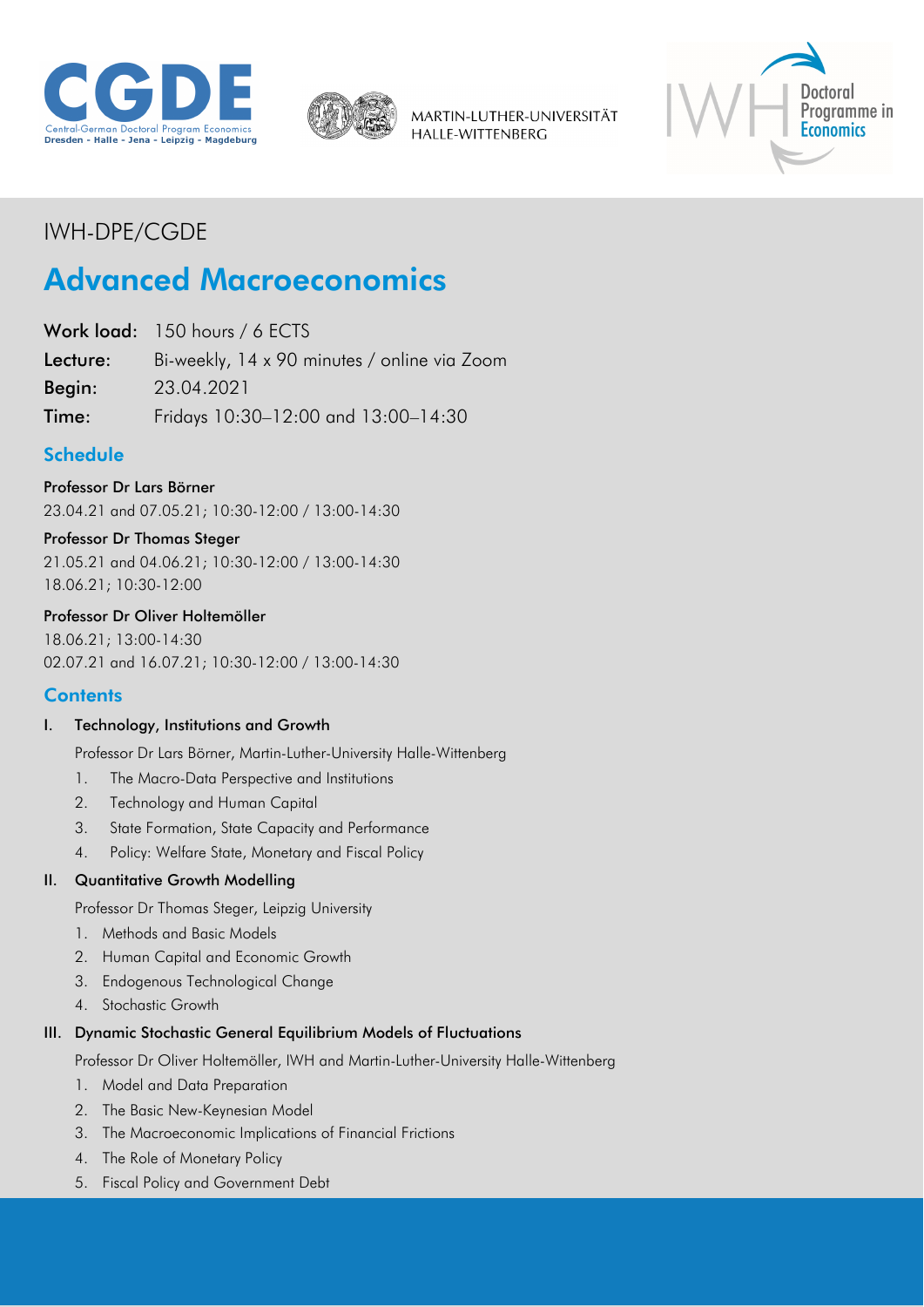## **Registration**

Please register for the course until April 15, 2021 by sending an e-mail to [annett.hartung@iwh-halle.de.](mailto:annett.hartung@iwh-halle.de)

The course is designed for at most 25 participants.

### Exam

6 of 7 Problem Sets successfully passed

## Main Literature

Literature marked with an asterisk has to be studied beforehand.

#### I.1 The Macro-Data Perspective and Institutions

(\*) Maddison, Angus. Measuring and Interpreting World Economic Performance 1500-2001. The Review of Income and Wealth 2005. Vol. 51 (1), pp 1-35.

(\*) Robinson, James A, Daron Acemoglu, and Simon Johnson. 2005. "Institutions as a Fundamental Cause of Long-Run Growth." Handbook of Economic Growth 1A: 386-472.

#### I.2 Technology and Human Capital

(\*) Goldin, Claudia. Human Capital. In: Claude Diebolt and Michael Haupert, Handbook of Cliometrics. Berlin: Springer Verlag 2016, 55-86.

(\*) Mokyr, Joel. Long-term Economic growth and the History of Technology. Handbook of Economic Growth, Volume 1, Part B, 2005, 1113-1180.

#### I.3 State Formation and Policy: Welfare State, Fiscal and Monetary Policy

(\*) Dincecco, Mark and Gabriel Katz. State Capacity and Long-Run Economic Performance: The Economic Journal. Vol. 126 (Feb.), pp. 189-218.

(\*) Johnson, Noel D. and Mark Koyama. States and Economic Growth: capacity and constraints. Explorations in Economic History. 2017, Vol. 64, pp. 1-20.

(\*) Przeworski, Adam, and Fernando Limongi. Political Regimes and Economic Growth. Journal of Economic Perspective. 1993. Vol. 7 (3), pp. 51-69.

#### I.4 Policy: Welfare State, Monetary and Fiscal Policy

(\*) Bordo, Michael D. The History of Monetary Policy. In: The New Palgrave Dictionary of Economics. Palgrave Macmillan, 3. ed., 2018, pp. 9003--11.

(\*) DeLong, Bradford. Fiscal Policy in the Shadow of the Great Depression. In: Michael D. Bordo et al. The Defining Moment: The Great Depression and the American Economy in the Twentieth Century. NBER Books 1998. pp. 67-85.

(\*) Lindert, Peter. The rise of social spending, 1880-1930. Explorations in Economic History. 1994, vol. 31(1), pp. 1-37.

#### II.1 Methods and Basic Models

(\*) Acemoglu, D. (2009): Introduction to Modern Economic Growth, Princeton University Press, Chapters 6-9.

#### II.2 Human Capital and Economic Growth

(\*) Acemoglu, D. (2009): Introduction to Modern Economic Growth, Princeton University Press, Chapter 10.

#### II.3 Endogenous Technological Change

(\*) Acemoglu, D. (2009): Introduction to Modern Economic Growth, Princeton University Press, Chapters 12-13.

#### II.4 Stochastic Growth

(\*) Acemoglu, D. (2009): Introduction to Modern Economic Growth, Princeton University Press, Chapters 16-17.